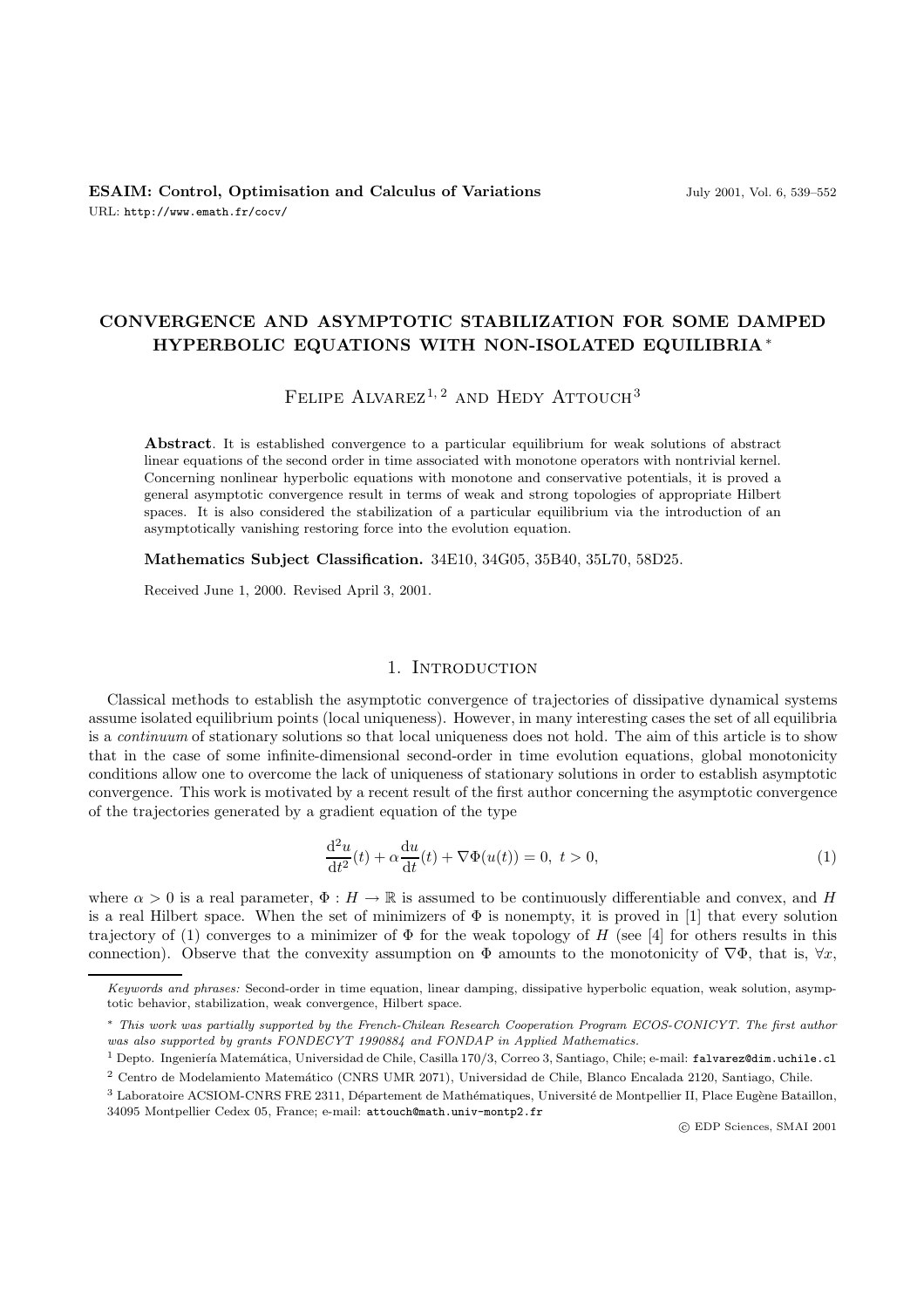### 540 F. ALVAREZ AND H. ATTOUCH

 $y \in H$ ,  $(\nabla \Phi(x) - \nabla \Phi(y), x - y) \geq 0$ . Of course, the regularity condition on  $\Phi$  is too restrictive in view of eventual applications to PDE. Nevertheless, it turns out that a more careful inspection of the proofs from [1] permits us to extend the key arguments to cover actual hyperbolic problems.

This paper is organized as follows. We begin by considering in Section 2 the case of linear abstract equations of the type

$$
\frac{d^2u}{dt^2}(t) + \alpha \frac{du}{dt}(t) + Au(t) = 0, \ t > 0,
$$
  
ert spaces such that  $V \subset H \subset V'$  wi

where  $\alpha > 0$ , V and H are real Hilbert spaces such that  $V \subset H \subset V'$  with dense and continuous injections<sup>4</sup>,  $u(0) = u_0 \in V$  due to  $u(0) = u_0 \in V$  due to  $H$  and  $A \cdot V \to V'$  is a symmetric "weakly" coercive linear monotone op  $u(0) = u_0 \in V$ ,  $\frac{du}{dt}(0) = v_0 \in H$ , and  $A: V \to V'$  is a symmetric, "weakly" coercive, linear monotone operator. It is shown that the weak solution  $u(t)$  converges in V, as  $t \to \infty$ , toward the projection in H of  $u_0 + \frac{1}{\alpha}v_0$  onto<br>the kernal of A. Then we deal with the stabilization of the particular stationary solution  $u = 0$  the kernel of A. Then we deal with the stabilization of the particular stationary solution  $u = 0$  by introducing into the equation an asymptotically vanishing restoring force of the type  $\varepsilon(t)u$ , with  $\varepsilon(t) > 0$  and  $\varepsilon(t) \to 0$  as  $t \to \infty$ . Concerning the nonlinear case, an abstract result is established in Section 3 for an equation of the form

$$
\frac{d^2u}{dt^2}(t) + \alpha \frac{du}{dt}(t) + Au(t) + f(u(t)) = 0, \ t > 0,
$$

where  $f: V \to H$  is continuous, monotone and conservative. In contrast with the linear case, no characterization of the limit solution is given and the convergence toward an equilibrium is proved only for the weak topology of  $V$ ; although strong convergence is an open problem in the general case, it does hold under compactness or symmetry conditions. A nonlinear stabilization result is given, whose proof is briefly outlined. Finally, the abstract convergence result is illustrated with some examples in Section 4.

Results and techniques similar in spirit to those presented here are well-known in the theory of first-order in time evolution equations associated with monotone operators (*cf.* Brezis [6] and Bruck [7]; see also [2, 10, 12, 20]). With regard to damped second-order in time evolution equations with non-isolated equilibria, asymptotic convergence results were obtained by Haraux [15] and Zuazua [23] using different tools; in the nonlinear case, they assumed in addition that the kernel of A is one-dimensional. On the other hand, more recent general convergence results by Hale and Raugel [14] and Brunovsky and Polacik [8] ensure in this context asymptotic convergence without requiring monotonicity of  $f$  but under the additional assumption that the kernel of  $A$  is one-dimensional and finite dimensional respectively. This type of result is well-known in finite dimensional dynamical system theory under hyperbolic assumptions on the manifold of stationary solutions; see for instance [5]. The finite dimension hypothesis on the kernel of A is unnecessarily in our approach and, moreover, we only use elementary functional and energy methods. Finally, it is worth pointing out that when the nonlinearity is supposed to be analytic instead of monotone, it is possible to establish the asymptotic convergence of the trajectory by different methods; *cf.* Simon [21] for parabolic problems and the recent works by Haraux and Jendoubi [17,18] for hyperbolic ones (under Dirichlet boundary conditions).

#### 2. Linear equations

#### 2.1. **Asymptotic convergence to an equilibrium**

Let us begin with a quite simple situation. Given a regular, bounded and connected domain  $\Omega \subset \mathbb{R}^N$ , and a real parameter  $\alpha > 0$ , let  $u(x, t): \Omega \times [0, \infty) \to \mathbb{R}$  be a weak solution of the linear damped wave equation

$$
u_{tt} + \alpha u_t - \Delta u = 0 \text{ in } \Omega \times ]0, \infty[,
$$

under homogeneous Neumann boundary conditions

$$
\frac{\partial u}{\partial \mathbf{n}} = 0 \text{ on } \partial \Omega \times ]0, \infty[.
$$

 $4V'$  stands for the dual of V.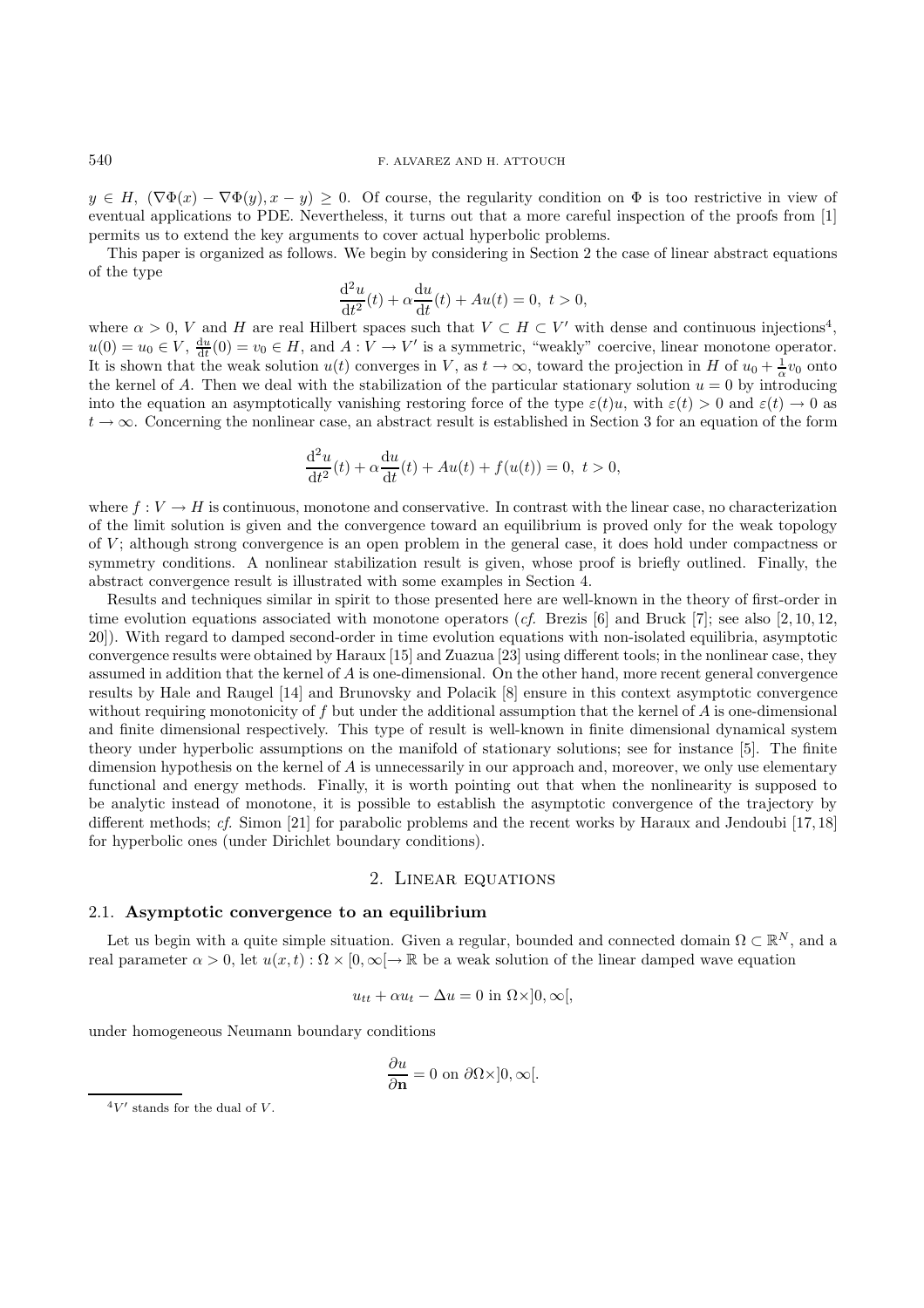The corresponding set of stationary solutions consists of all constant functions on  $\Omega$ . If we assume that  $u(x, 0) =$  $u_0(x)$  and  $u_t(x, 0) = v_0(x)$  with  $u_0 \in H^1(\Omega)$  and  $v_0 \in L^2(\Omega)$ , then it is simple to verify that the Fourier decomposition of solutions on the basis of the eigenfunctions of the Neumann Laplacian yields  $(u(\cdot, t), u_t(\cdot, t)) \rightarrow$  $(u_{\infty}, 0)$  strongly in  $H^1(\Omega) \times L^2(\Omega)$  as  $t \to \infty$ , with  $u_{\infty}$  being the constant function given by

$$
u_{\infty} \equiv \frac{1}{|\Omega|} \int_{\Omega} \left[ u_0(x) + \frac{1}{\alpha} v_0(x) \right] dx,
$$

where  $|\Omega|$  is the Lebesgue measure of  $\Omega$ .

In order to extend this type of convergence result to more general situations, let us consider two real Hilbert spaces V and H with  $V \subset H$ . The scalar product and the norm on H and V are denoted by  $(\cdot, \cdot), |\cdot|$  and  $((\cdot,\cdot))$ ,  $\|\cdot\|$  respectively. It is supposed that V is dense in H with the injection being continuous, and H is identified with its dual H' and with a dense subspace of the dual V' of V. Thus  $V \subset H \subset V'$ , H being dense in  $V'$  with continuous injection. We denote by  $\langle \cdot, \cdot \rangle_{V \cap V}$  the duality product between  $V'$  and V. Becall th V' with continuous injection. We denote by  $\langle \cdot, \cdot \rangle_{V'V}$  the duality product between V' and V. Recall that with the above identifications,  $\langle u, v \rangle_{V', V} = (u, v)$  whenever  $u \in H$  and  $v \in V$ . Let  $a : V \times V \to \mathbb{R}$  be a continuous bilinear form satisfying:

(h<sub>1</sub>)  $a(\cdot, \cdot)$  is symmetric:  $\forall u, v \in V$ ,  $a(u, v) = a(v, u)$ ;

(h<sub>2</sub>) There exist  $\lambda \ge 0$  and  $\mu > 0$  such that  $\forall u \in V$ ,  $a(u, u) + \lambda |u|^2 \ge \mu ||u||^2$ ;<br>(h<sub>2</sub>)  $a(u, v)$  is monotone;  $\forall u \in V$ ,  $a(u, u) > 0$ 

(h<sub>3</sub>)  $a(\cdot, \cdot)$  is monotone:  $\forall u \in V, a(u, u) \geq 0$ .

Associating with  $a(\cdot, \cdot)$  the continuous operator  $A: V \to V'$  given by  $\langle Au, v \rangle_{V', V} := a(u, v)$ , we consider the following abstract linear evolution equation of the second-order in time:

$$
\frac{d^2u}{dt^2}(t) + \alpha \frac{du}{dt}(t) + Au(t) = 0, \ t > 0,
$$
\t(2)

where  $\alpha > 0$  is a real parameter. A weak solution of this problem is a function  $u(\cdot) \in C([0,\infty[;V) \cap C^1([0,\infty[;H])$ verifying for every  $v \in V$ 

$$
\frac{\mathrm{d}}{\mathrm{d}t} \left( \frac{\mathrm{d}u}{\mathrm{d}t}(\cdot), v \right) + \alpha \left( \frac{\mathrm{d}u}{\mathrm{d}t}(\cdot), v \right) + a(u, v) = 0,
$$

in the scalar distribution sense. The existence and uniqueness under initial conditions of such a solution  $u(t)$  is<br>well-known in infinite-dimensional dynamical systems theory: see [11] (Chan XVIII) Moreover, the followin well-known in infinite-dimensional dynamical systems theory; see [11] (Chap. XVIII). Moreover, the following energy equation holds:

$$
\frac{\mathrm{d}E}{\mathrm{d}t} + \alpha \left| \frac{\mathrm{d}u}{\mathrm{d}t} \right|^2 = 0,\tag{3}
$$

where

$$
E(t) := \frac{1}{2} \left| \frac{du}{dt}(t) \right|^2 + \frac{1}{2} a(u(t), u(t)).
$$

**Theorem 2.1.** *Under* (h<sub>1</sub>–h<sub>3</sub>)*, for every*  $\alpha > 0$ *,*  $u_0 \in V$  *and*  $v_0 \in H$ *, the unique solution*  $u(t)$  *of the initial-value problem*

$$
\begin{cases} \frac{d^2u}{dt^2}(t) + \alpha \frac{du}{dt}(t) + Au(t) = 0, \ t > 0, \\ u(0) = u_0, \quad \frac{du}{dt}(0) = v_0, \end{cases}
$$

satisfies  $\frac{du}{dt} \in L^2(0,\infty;H)$ , there exists  $C \geq 0$  such that  $E(t) \leq C/t$ , and  $(u(t), \frac{du}{dt}(t)) \to (u_\infty, 0)$  strongly in  $V \times H$  *as*  $t \to \infty$ *, with* 

$$
u_{\infty} = \text{Proj}_{\ker A} \left( u_0 + \frac{1}{\alpha} v_0 \right)
$$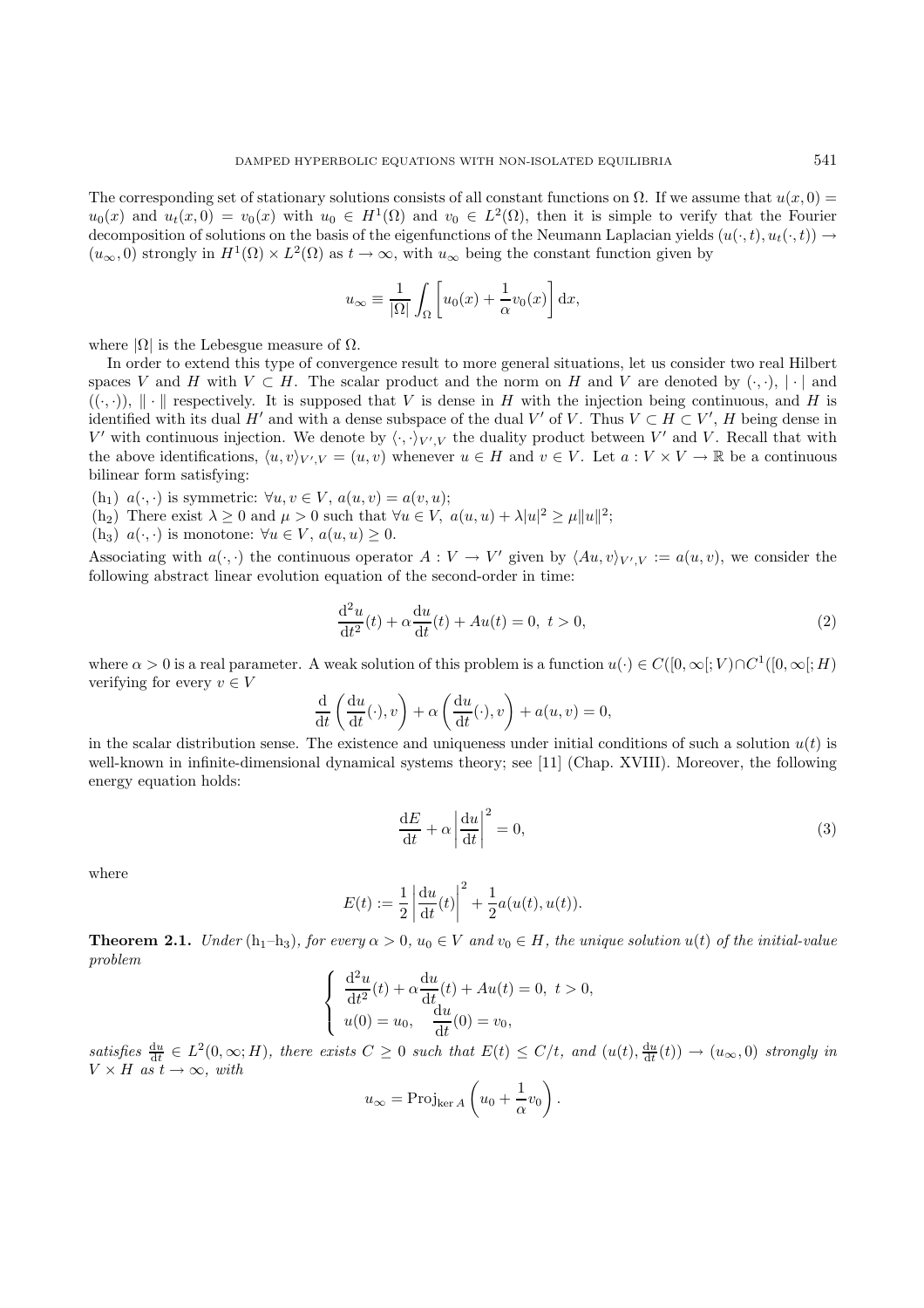*Here,* Proj<sub>ker A</sub>(z) *stands for the orthogonal projection of*  $z \in H$  *onto* ker  $A := \{v \in V : Av = 0\}$ *, relative to the scalar product*  $(\cdot, \cdot)$  *on*  $H$ *.* 

*Proof.* From (3), it follows that

$$
E(t) + \alpha \int_0^t \left| \frac{\mathrm{d}u}{\mathrm{d}t}(\tau) \right|^2 \mathrm{d}\tau = E(0).
$$

In particular,

$$
\int_0^\infty \left| \frac{\mathrm{d}u}{\mathrm{d}t}(\tau) \right|^2 \mathrm{d}\tau \le \frac{1}{2\alpha} [|v_0|^2 + a(u_0, u_0)].
$$

Thus  $\frac{du}{dt} \in L^2(0, \infty; H)$ . Define now the auxiliary real-valued function  $\varphi(t) := \frac{1}{2} |u(t)|^2$ . We have  $\varphi \in \Omega$  $C^1(0,\infty;\mathbb{R}_+)$  with  $\dot{\varphi}(t)=(u(t),\frac{du}{dt}(t))$ . Since  $\frac{d^2u}{dt^2}(t)+Au(t)\in H$ , a standard argument yields

$$
\frac{\mathrm{d}}{\mathrm{d}t}[\dot{\varphi}(t)] = \left(\frac{\mathrm{d}^2u}{\mathrm{d}t^2}(t) + Au(t), u(t)\right) - a(u(t), u(t)) + \left|\frac{\mathrm{d}u}{\mathrm{d}t}(t)\right|^2,
$$

which holds in the scalar distribution sense on  $[0, T]$  for every  $T > 0$  (see, for instance [22], Chap. II, Lem. 4.1). In this case, the latter amounts to  $\ddot{\varphi}(t) = -\alpha \dot{\varphi}(t) - a(u(t), u(t)) + |\frac{d\dot{u}}{dt}(t)|^2$  in the classical sense. This equation may be rewritten

$$
\ddot{\varphi}(t) + \alpha \dot{\varphi}(t) + 2E(t) = 2 \left| \frac{\mathrm{d}u}{\mathrm{d}t}(t) \right|^2.
$$
\n(4)

Using that  $E(t)$  is non-increasing, a simple integration procedure shows that for every  $\theta \in [0, t]$ 

$$
\dot{\varphi}(\theta) + \frac{2}{\alpha} (1 - e^{-\alpha \theta}) E(t) \le e^{-\alpha \theta} \dot{\varphi}(0) + 2 \int_0^{\theta} e^{-\alpha(\theta - \tau)} \left| \frac{du}{dt}(\tau) \right|^2 d\tau.
$$

Hence

$$
\varphi(t) + \frac{2}{\alpha^2} (e^{-\alpha t} - 1 + \alpha t) E(t) \le \varphi(0) + \frac{1}{\alpha} (1 - e^{-\alpha t}) \dot{\varphi}(0) + 2h(t),
$$
\n(5)

where

$$
h(t) := \int_0^t \int_0^\theta e^{-\alpha(\theta - \tau)} \left| \frac{du}{dt}(\tau) \right|^2 d\tau d\theta.
$$
 (6)

We conclude that

$$
tE(t) \leq \frac{\alpha}{2}\varphi(0) + \frac{1}{2}(1 - e^{-\alpha t})\left[\dot{\varphi}(0) + \frac{2}{\alpha}E(0)\right] + \alpha h(t),
$$

which holds for every  $t \geq 0$ . Furthermore, by Fubini's theorem

$$
h(t) = \int_0^t \int_\theta^t e^{-\alpha(\theta - \tau)} \left| \frac{du}{dt}(\tau) \right|^2 d\tau d\theta = \frac{1}{\alpha} \int_0^t (1 - e^{-\alpha(t - \tau)}) \left| \frac{du}{dt}(\tau) \right|^2 d\tau \leq \frac{1}{\alpha} \int_0^\infty \left| \frac{du}{dt}(\tau) \right|^2 d\tau < \infty.
$$

Therefore  $h(t)$  is bounded and, as a consequence, there exists a constant  $C \geq 0$  such that  $E(t) \leq C/t$ . Therefore  $\lim_{t\to\infty} |\frac{du}{dt}(t)| = \lim_{t\to\infty} a(u(t), u(t)) = 0.$  Moreover  $\{\varphi(t)\}_{t>0}$  is bounded so that the trajectory  $\{u(t): t\to\infty\}$  is bounded in H. By (h<sub>2</sub>),  $\{u(t): t \to \infty\}$  is bounded in V.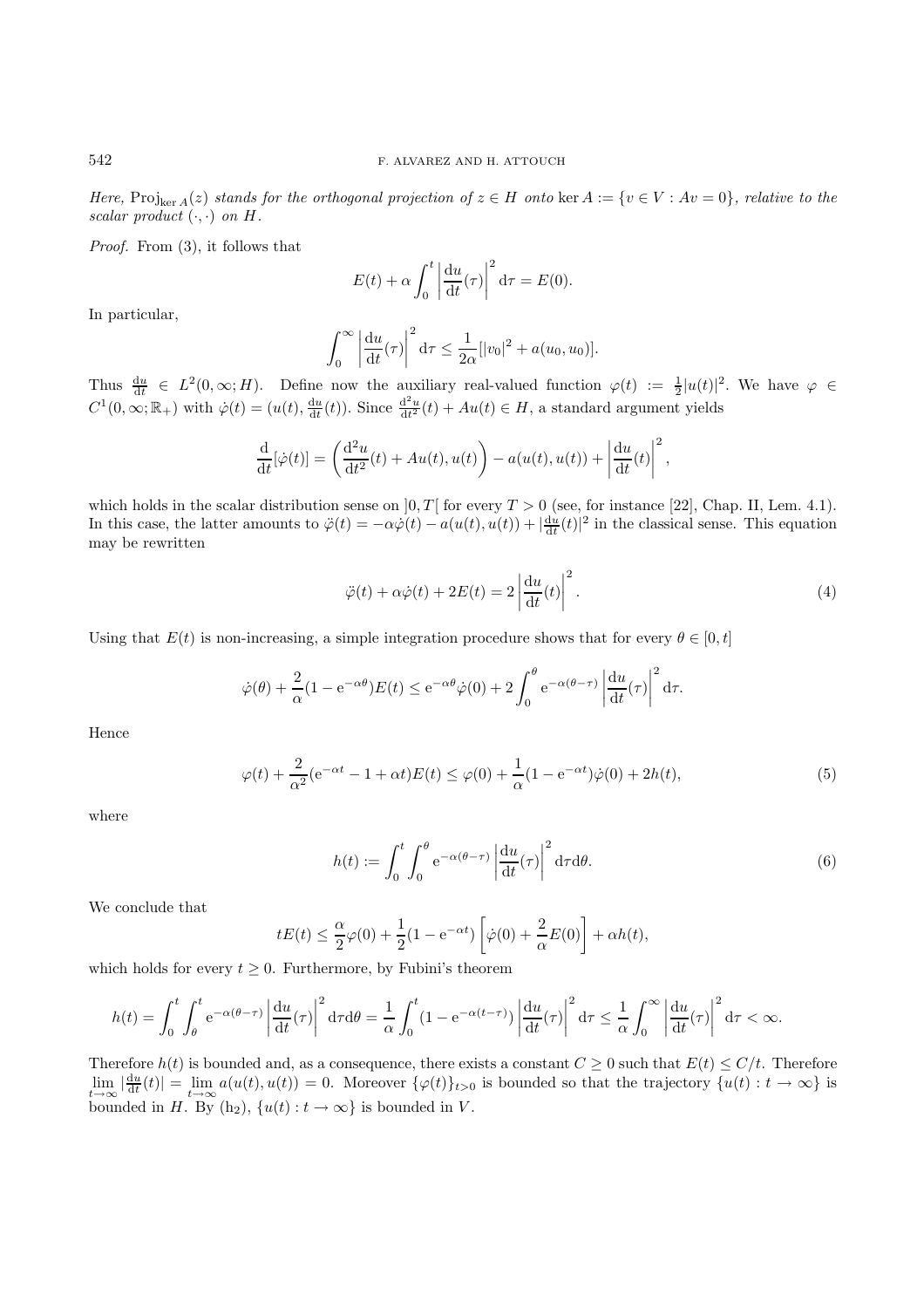To establish the convergence of  $u(t)$  in V, let us consider a sequence  $t_k \to \infty$  such that  $u(t_k) \to \hat{u}$  weakly in V for some  $\hat{u} \in V$ . By weak lower semi-continuity of  $v \in V \to a(v, v)$ , we have

$$
a(\widehat{u}, \widehat{u}) \le \liminf_{k \to \infty} a(u(t_k), u(t_k)) = \lim_{t \to \infty} a(u(t), u(t)) = 0.
$$

It follows easily from  $a(\hat{u}, \hat{u}) = 0$  that for every  $v \in V$ ,  $a(\hat{u}, v) = 0$ , hence  $A\hat{u} = 0$ . When ker A is a singleton, we conclude that  $\{u(t): t \to \infty\}$  admits a unique cluster point for the weak topology in V, hence that  $u(t) \to u_{\infty}$ weakly in V as  $t \to \infty$ , where  $u_{\infty}$  is the unique solution of  $Au_{\infty} = 0$ . In the general case, observe that for every  $v \in \ker A$  we have that

$$
\frac{\mathrm{d}}{\mathrm{d}t}\left(\frac{\mathrm{d}u}{\mathrm{d}t},v\right) + \alpha\left(\frac{\mathrm{d}u}{\mathrm{d}t},v\right) = 0,
$$

and consequently

$$
(u(t), v) = \left(u_0 + \frac{1}{\alpha}v_0, v\right) - \frac{1}{\alpha}\left(\frac{\mathrm{d}u}{\mathrm{d}t}(t), v\right).
$$

Hence  $(\hat{u} - u_0 - \frac{1}{\alpha}v_0, v) = 0$ . Here, we have used that  $u(t_k) \to \hat{u}$  weakly in H, which is true because the injection from V into H is continuous. Thus,  $u_{\alpha} := \text{Proj} \left( (u_{\alpha} + \frac{1}{\alpha}u_0) \right)$  is the unique cluster p from V into H is continuous. Thus,  $u_{\infty} := \text{Proj}_{\text{ker }A}(u_0 + \frac{1}{\alpha}v_0)$  is the unique cluster point of  $\{u(t) : t \to \infty\}$  for the weak topology in V and so  $u(t) \to u$ , weakly in V as  $t \to \infty$ . It remains to prove that  $u(t) \to$ for the weak topology in V, and so  $u(t) \to u_{\infty}$  weakly in V as  $t \to \infty$ . It remains to prove that  $u(t) \to u_{\infty}$ <br>strongly in V. By (h, h) and the fact that  $g(u - u(t)) = 0$  we have strongly in V. By  $(h_1, h_2)$  and the fact that  $a(u_{\infty}, u(t)) = 0$ , we have

$$
\mu \|u(t) - u_{\infty}\|^2 \le \lambda |u(t) - u_{\infty}|^2 + a(u(t) - u_{\infty}, u(t) - u_{\infty}) = \lambda |u(t) - u_{\infty}|^2 + a(u(t), u(t)),
$$

which gives

$$
\limsup_{t \to \infty} ||u(t) - u_{\infty}|| \le \sqrt{\lambda/\mu} \limsup_{t \to \infty} |u(t) - u_{\infty}|.
$$

To finish the proof, it suffices to show that  $u(t) \to u_{\infty}$  strongly in H as  $t \to \infty$ . This is immediate under  $(h_2)$ when the injection from  $V$  into  $H$  is compact. When the injection is only continuous, it is possible to adapt to this situation some arguments of [7], where a class of first-order in time equations is treated. Fix  $t_0 > 0$  and define  $q:[0,t_0]\to\mathbb{R}$  by

$$
q(t) := |u(t)|^2 - |u(t_0)|^2 - \frac{1}{2}|u(t) - u(t_0)|^2.
$$

Then  $\ddot{q}(t) + \alpha \dot{q}(t) = -a(u(t)), u(t) + u(t_0)) + |\frac{du}{dt}(t)|^2$ . Since  $E(t)$  is non-increasing, we deduce that for every  $t \in [0, t_0]$ 

$$
\frac{1}{2} \left| \frac{du}{dt}(t) \right|^2 \geq \frac{1}{2} \left| \frac{du}{dt}(t_0) \right|^2 + \frac{1}{2} [a(u(t_0), u(t_0)) - a(u(t), u(t))]
$$
\n
$$
= \frac{1}{2} \left| \frac{du}{dt}(t_0) \right|^2 + \frac{1}{2} [a(u(t_0), u(t) + u(t_0)) - a(u(t), u(t) + u(t_0))]
$$
\n
$$
\geq \frac{1}{2} \left| \frac{du}{dt}(t_0) \right|^2 - a(u(t), u(t) + u(t_0)),
$$

where we have used the inequality  $a(v, u + v) \ge -a(u, u + v)$ . Consequently,  $\ddot{q}(t) + \alpha \dot{q}(t) \le \frac{3}{2} |\frac{du}{dt}(t)|^2$  for every  $t \in [0, t_0]$ . The standard integration procedure viable  $t \in [0, t_0]$ . The standard integration procedure yields

$$
q(t_0) - q(t) \le \frac{\dot{q}(0)}{\alpha} (e^{-\alpha t} - e^{-\alpha t_0}) + \frac{3}{2} \int_t^{t_0} \int_0^{\theta} e^{-\alpha(\theta - \tau)} \left| \frac{du}{dt}(\tau) \right|^2 d\tau d\theta.
$$

Therefore, for all  $t \in [0, t_0]$  we have

$$
\frac{1}{2}|u(t) - u(t_0)|^2 \le |u(t)|^2 - |u(t_0)|^2 + \frac{\dot{q}(0)}{\alpha}(e^{-\alpha t} - e^{-\alpha t_0}) + \frac{3}{2}[h(t_0) - h(t)],\tag{7}
$$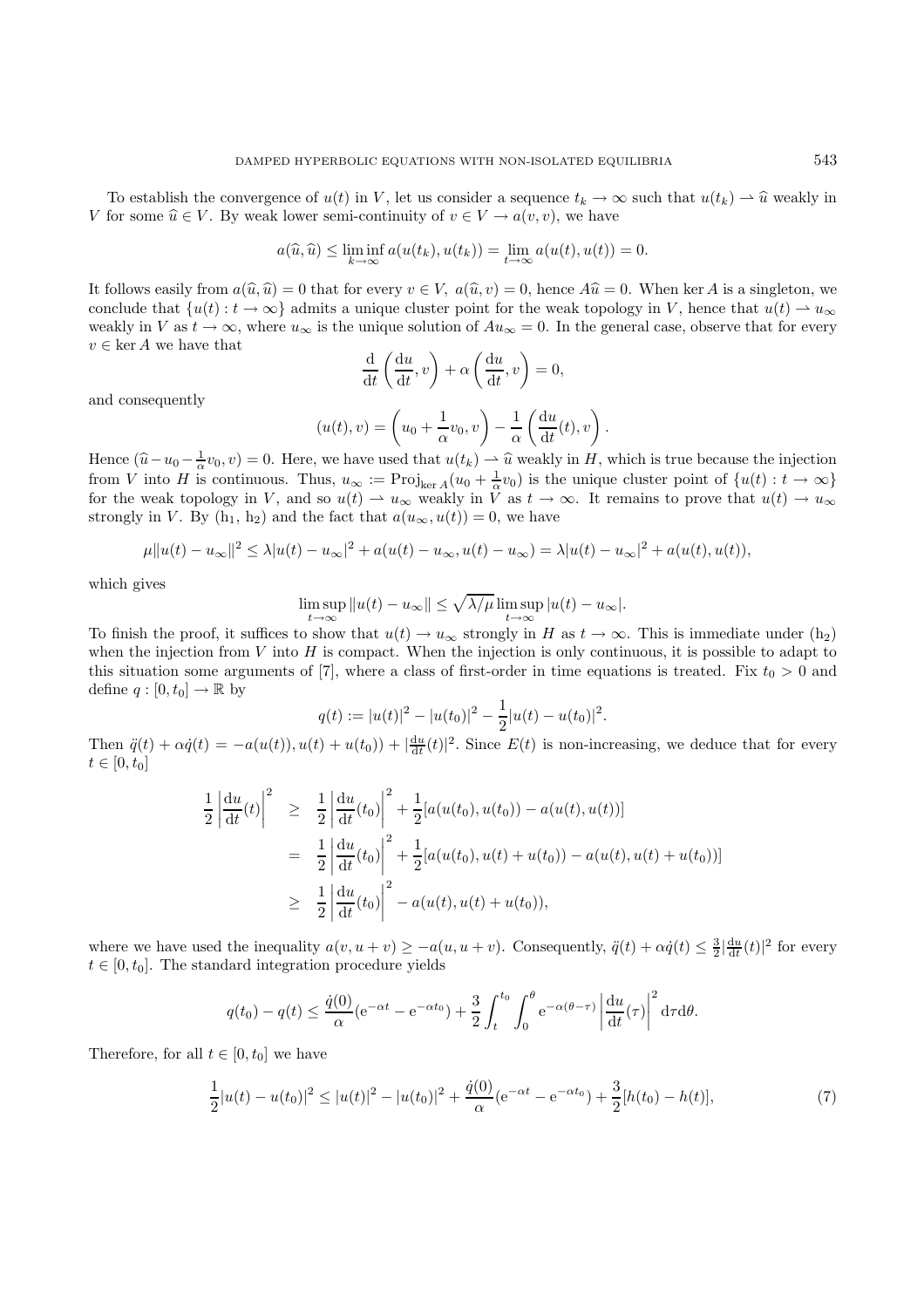where h is given by (6). Since  $\frac{du}{dt} \in L^2(0, \infty; H)$ , by Fubini's theorem  $h(t)$  converges as  $t \to \infty$ . On the other hand, from (4) it follows that

$$
\ddot{\varphi}(t) + \alpha \dot{\varphi}(t) \leq 2 \left| \frac{\mathrm{d}u}{\mathrm{d}t}(t) \right|^2.
$$

**Lemma 2.2.** *Let*  $\varphi \in C^1([0,\infty];\mathbb{R})$  *be bounded from below and assume that*  $\dot{\varphi}$  *is absolutely continuous. If there*<br>exist  $\alpha > 0$  and  $n \in L^1(0,\infty;\mathbb{R})$  such that  $\ddot{\varphi}(t) + \alpha \dot{\varphi}(t) \leq n(t)$  for a  $e, t > 0$  t  $\psi$  *exist*  $\alpha > 0$  *and*  $p \in L^1(0, \infty; \mathbb{R})$  *such that*  $\ddot{\varphi}(t) + \alpha \dot{\varphi}(t) \leq p(t)$  *for a.e.*  $t > 0$ *, then*  $\varphi(t)$  *converges as*  $t \to \infty$ *.* 

*Proof.* From the inequality  $\ddot{\varphi}(t) + \alpha \dot{\varphi}(t) \leq p(t)$ , it follows that

$$
\dot{\varphi}(t) \le e^{-\alpha t} \dot{\varphi}(0) + \int_0^t e^{-\alpha(t-\tau)} |p(\tau)| d\tau.
$$

Thus

$$
[\dot{\varphi}(t)]_+ \leq e^{-\alpha t}[\dot{\varphi}(0)]_+ + q(t),
$$

where  $[x]_+ = \max\{x, 0\}$  and  $q(t) := \int_0^t e^{-\alpha(t-\tau)} |p(\tau)| d\tau$ . Fubini's theorem gives  $q \in L^1(0, \infty; \mathbb{R})$  and therefore  $[\dot{\varphi}]_+ \in L^1(0,\infty;\mathbb{R})$ . Setting  $w(t) := \varphi(t) - \int_0^t [\dot{\varphi}(\tau)]_+ d\tau$ , we have that  $w(t)$  is bounded from below. But  $w(t)$  is pop-increasing because  $\dot{w}(t) = \dot{\varphi}(t) - [\dot{\varphi}(t)]_+ \leq 0$ . Hence  $w(t)$  converges as  $t \to \infty$  and non-increasing because  $\dot{w}(t) = \dot{\varphi}(t) - [\dot{\varphi}(t)]_+ \leq 0$ . Hence  $w(t)$  converges as  $t \to \infty$ , and consequently  $\varphi(t)$  is convergent as well convergent as well.

Let us return to the proof of Theorem 2.1. We claim that  $\lim_{t\to\infty} |u(t)|$  exists. Indeed, we can apply Lemma 2.2 with  $p(t) = 2|\frac{du}{dt}(t)|^2$  to conclude that  $\varphi(t) = \frac{1}{2}|u(t)|^2$  converges as  $t \to \infty$ . We infer from (7) that  $\{u(t): t \to \infty\}$ is a Cauchy generalized sequence in  $H$ . This completes the proof of the theorem.

**Remark 2.3.** A similar abstract equation is treated in [23] (Sect. 4), where, instead of  $(h_2)$ , it is supposed that

 $\exists \eta > 0 : \forall u \in V, a(u, u) \geq \eta \| u - \text{Proj}_{\text{ker } A}(u) \|^2.$  (8)

In fact, if (8) holds then there exist two constants  $k, \delta > 0$  such that

$$
||u(t) - \text{Proj}_{\ker A}(u(t))|| + \left| \frac{\mathrm{d}u}{\mathrm{d}t}(t) \right| \leq k e^{-\delta t}.
$$

In particular,  $\frac{du}{dt} \in L^1(0,\infty;H)$  and we deduce that  $u(t)$  converges strongly in H as  $t \to \infty$  (see [23], Rem. 4.4).<br>On the other hand. Theorem 2.1 ensures strong convergence in V without assuming a priori that the tr On the other hand, Theorem 2.1 ensures strong convergence in V without assuming *a priori* that the trajectory  $\{u(t): t \to \infty\}$  is precompact in V, and, moreover, the limit solution  $u_{\infty}$  is completely characterized. Furthermore, in the convergence analysis we use  $(h_2)$  only to establish boundedness and convergence in V. Thus, if we drop assumption (h<sub>2</sub>) then we can deduce that every weak solution of (2) converges as  $t \to \infty$  for the strong topology in  $H$ .

### 2.2. **Stabilization of a particular stationary solution**

By appropriately adjusting the initial conditions, one could let the trajectory asymptotically reach any particular target equilibrium. Nevertheless, in many situations it is not possible to have an accurate control of the initial state. An alternative approach consists in adjusting the forces acting on the system. For instance, if we introduce into the differential equation a *restoring force* of the type ku with  $k > 0$ , then it is trivial to show that the equilibrium  $u = 0$  is globally asymptotically stable, *i.e.* every trajectory  $u(t)$  converges to 0 as  $t \to \infty$ . This is not surprising because when replacing Au by  $Au + ku$ ,  $u = 0$  is the unique stationary solution of the corresponding evolution equation. More interesting is the case where Au is replaced by  $Au + \varepsilon(t)u$  with  $\varepsilon(t) > 0$  and  $\varepsilon(t) \to 0$  as  $t \to \infty$ . Since in this situation the restoring force asymptotically vanishes as  $t \to \infty$ , convergence towards 0 is more delicate.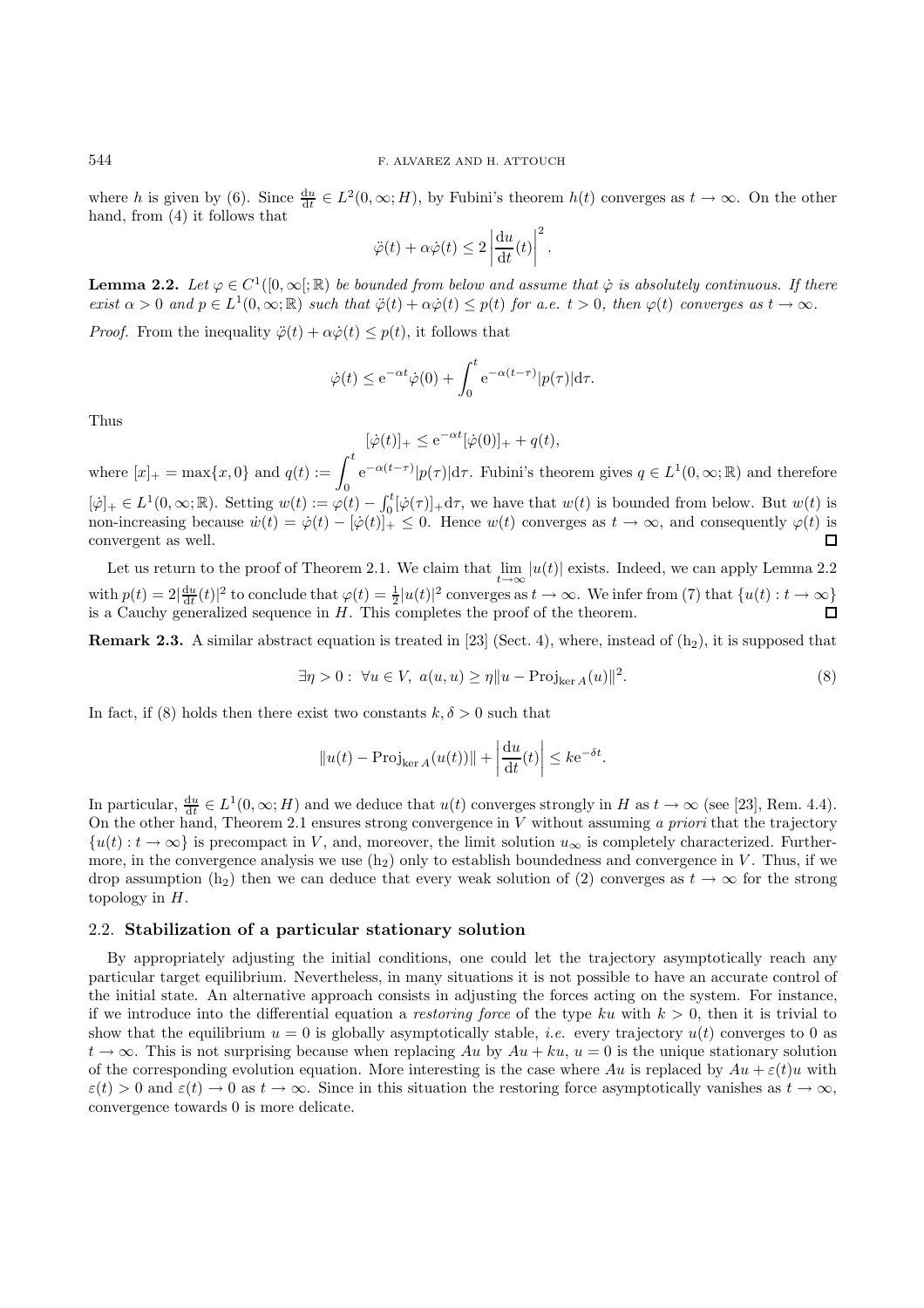**Theorem 2.4.** *Assume*  $(h_1-h_3)$  *and let*  $u \in C([0,\infty[;V] \cap C^1([0,\infty[;H])$  *be a solution of the following nonautonomous evolution problem:*

$$
\frac{\mathrm{d}^2 u}{\mathrm{d}t^2}(t) + \alpha \frac{\mathrm{d}u}{\mathrm{d}t}(t) + Au(t) + \varepsilon(t)u(t) = 0, \ t > 0,
$$

*where*  $\alpha > 0$  *and*  $\varepsilon : [0, \infty) \to [0, \infty)$  *is a given differentiable function such that for all*  $t \geq 0$ ,  $\varepsilon(t) \leq 0$ . Then  $\frac{du}{dt} \in L^2(0, \infty; H)$ , there exists  $C \geq 0$  such that  $E_{\varepsilon(t)}(t) \leq C/t$  where

$$
E_{\varepsilon(t)}(t) := \frac{1}{2} \left| \frac{\mathrm{d}u}{\mathrm{d}t}(t) \right|^2 + a(u(t), u(t)) + \frac{\varepsilon(t)}{2} |u(t)|^2,
$$

*and if we assume that*

$$
\int_0^\infty \varepsilon(\tau) d\tau = \infty \tag{9}
$$

*then*  $(u(t), \frac{du}{dt}(t)) \to (0, 0)$  *strongly in*  $V \times H$  *as*  $t \to \infty$ *.* 

*Proof.* It is easy to verify that in this case

$$
\frac{\mathrm{d}}{\mathrm{d}t}[E_{\varepsilon(t)}(t)] = -\alpha \left| \frac{\mathrm{d}u}{\mathrm{d}t}(t) \right|^2 + \frac{\dot{\varepsilon}(t)}{2} |u(t)|^2.
$$

Since  $\dot{\varepsilon}(t) \leq 0$ , we deduce that  $E_{\varepsilon(t)}(t)$  is non-increasing and

$$
E_{\varepsilon(t)}(t) + \alpha \int_0^t \left| \frac{\mathrm{d}u}{\mathrm{d}t}(\tau) \right|^2 \mathrm{d}\tau = E_{\varepsilon_0}(0) + \frac{1}{2} \int_0^t \dot{\varepsilon}(\tau) |u(\tau)|^2 \mathrm{d}\tau \le E_{\varepsilon_0}(0).
$$

Consequently,

$$
\int_0^\infty \left| \frac{\mathrm{d}u}{\mathrm{d}t}(\tau) \right|^2 \mathrm{d}\tau \le \frac{1}{\alpha} E_{\varepsilon_0}(0).
$$

Let us introduce the function

$$
\varphi(t) := \frac{1}{2}|u(t)|^2
$$

Computations similar to those in the proof of Theorem 2.1 yield

$$
\ddot{\varphi}(t) + \alpha \dot{\varphi}(t) + 2E_{\varepsilon(t)}(t) = 2\left|\frac{\mathrm{d}u}{\mathrm{d}t}(t)\right|^2,\tag{10}
$$

and it follows by the same method that

$$
\varphi(t) + \frac{2}{\alpha^2} (e^{-\alpha t} - 1 + \alpha t) E_{\varepsilon(t)}(t) \le \varphi(0) + \frac{1}{\alpha} (1 - e^{-\alpha t}) \dot{\varphi}(0) + 2h(t),
$$

where  $h(t)$  is a bounded function. Hence  $E_{\varepsilon(t)}(t) \leq C/t$  for some constant  $C \geq 0$ , and therefore

$$
\lim_{t \to \infty} \left| \frac{\mathrm{d}u}{\mathrm{d}t}(t) \right| = \lim_{t \to \infty} a(u(t), u(t)) = \lim_{t \to \infty} \varepsilon(t) |u(t)|^2 = \lim_{t \to \infty} E_{\varepsilon(t)}(t) = 0.
$$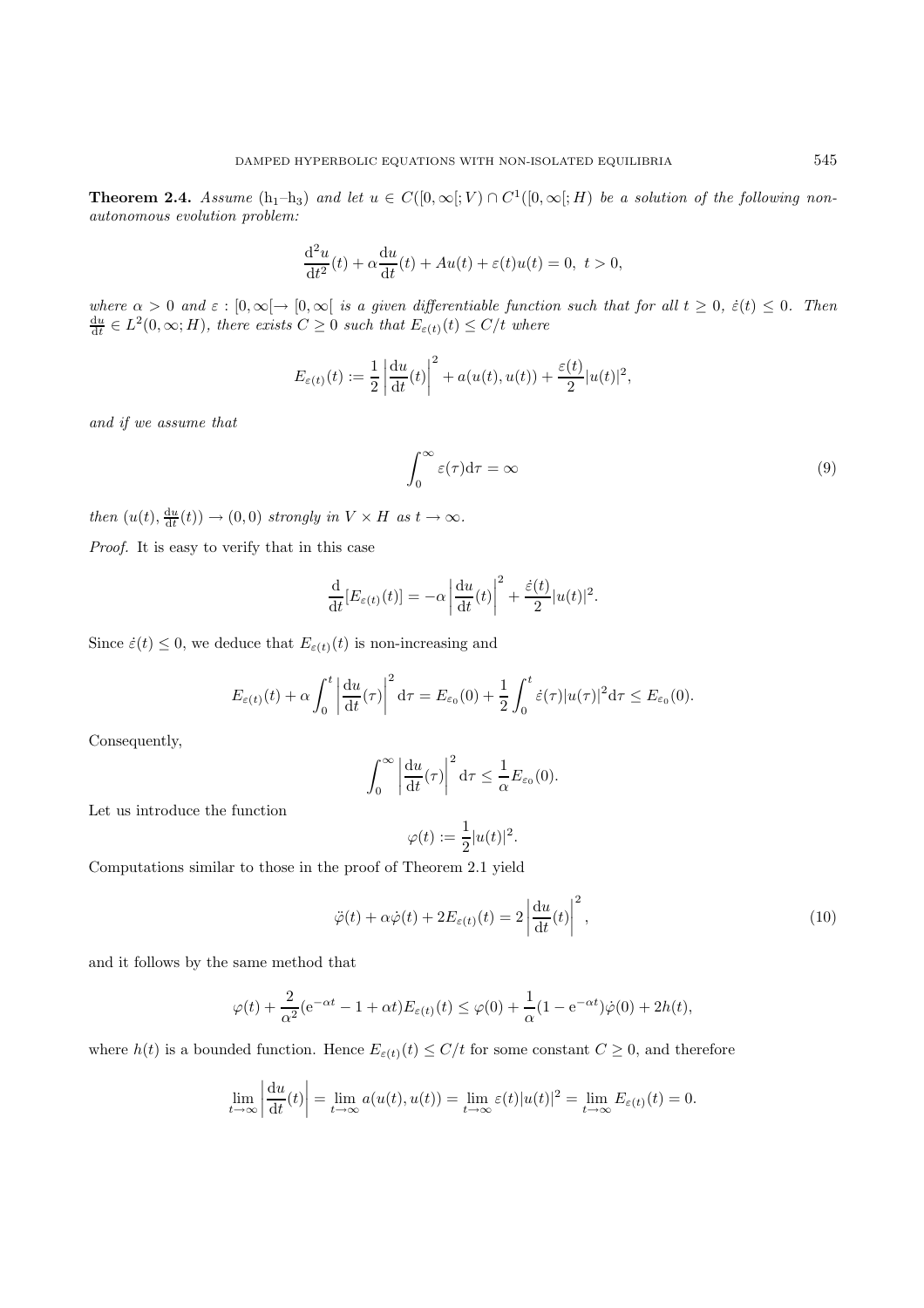Furthermore, it follows that  $\varphi(t)$  is bounded, which means that  $u(t)$  is bounded in H. We claim that  $\lim_{\epsilon \to 0} |u(t)|$ exists. Indeed, since  $E_{\varepsilon(t)}(t) \geq 0$ , it follows from (10) that

$$
\ddot{\varphi}(t) + \alpha \dot{\varphi}(t) \leq 2 \left| \frac{\mathrm{d}u}{\mathrm{d}t}(t) \right|^2,
$$

and we can apply Lemma 2.2 with  $p(t) = 2|\frac{du}{dt}(t)|^2$  to conclude that  $\varphi(t)$  converges as  $t \to \infty$ . On the other hand, since  $2E_{\varepsilon(t)}(t) \geq \varepsilon(t)|u(t)|^2$ , it follows that

$$
\ddot{\varphi}(t) + \alpha \dot{\varphi}(t) + \varepsilon(t) |u(t)|^2 \leq 2 \left| \frac{\mathrm{d}u}{\mathrm{d}t}(t) \right|^2.
$$

Hence

$$
\dot{\varphi}(t) + \alpha \varphi(t) + \int_0^t \varepsilon(\tau) |u(\tau)|^2 d\tau \leq \dot{\varphi}(0) + \alpha \varphi(0) + 2 \int_0^t \left| \frac{du}{dt}(\tau) \right|^2 d\tau.
$$

Since  $\varphi(t) \ge 0$  and  $|\dot{\varphi}(t)| = |(\frac{du}{dt}(t), u(t))| \le |\frac{du}{dt}(t)||u(t)| \to 0$  as  $t \to \infty$ , we deduce that

$$
\int_0^\infty \varepsilon(\tau) |u(\tau)|^2 \mathrm{d}\tau \leq \dot{\varphi}(0) + \alpha \varphi(0) + 2 \int_0^\infty \left| \frac{\mathrm{d}u}{\mathrm{d}t}(\tau) \right|^2 \mathrm{d}\tau < \infty,
$$

which would contradict (9) if  $\lim_{t\to\infty} |u(t)|$  were a strictly positive number. Therefore  $\lim_{t\to\infty} |u(t)| = 0$ , which completes the proof of the theorem.

**Remark 2.5.** Condition (9) means that  $\varepsilon(t)$  decays *slowly* enough in order to let every trajectory converge to the stationary solution  $u \equiv 0$ . On the other hand, when  $\varepsilon(t)$  tends to 0 *fast* enough, *i.e.* when  $\int_0^\infty \varepsilon(\tau) d\tau < \infty$ , one can adapt to this situation the proof of the autonomous case and the limit solution  $u_{\infty}$  may be different from 0. Similar results have been obtained for non-autonomous first-order in time equations governed by (sub)gradients of convex functions; in this direction, see [2] for slow-decay results and [12] for fast-decay ones. We refer the reader to [3] for similar results in the case of some second-order in time equations.

## 3. Monotone conservative nonlinearity

We are going now to extend the results of the previous section to a class of non-linear second-order in time equations. More precisely, we consider the infinite dimensional dynamical system generated by a non-linear equation of the type:

$$
\frac{d^2u}{dt^2}(t) + \alpha \frac{du}{dt}(t) + Au(t) + f(u(t)) = 0, \ t > 0,
$$
\n(11)

with initial conditions

$$
u(0) = u_0, \quad \frac{\mathrm{d}u}{\mathrm{d}t}(0) = v_0,\tag{12}
$$

where  $\alpha > 0$ ,  $u_0 \in V$ ,  $v_0 \in H$ , and  $f: V \to H$  is continuous and monotone in a sense to be made precise. The hypotheses concerning the spaces  $V, H$  and the linear operator A are those of Section 2. On the non-linearity f, we first suppose that it is conservative, *i.e.*

 $(h_4) \exists F \in C^1(V; \mathbb{R})$  such that  $\langle F'(u), v \rangle_{V', V} = (f(u), v).$ Furthermore, we assume that  $F$  is convex, which is equivalent to the monotonicity condition: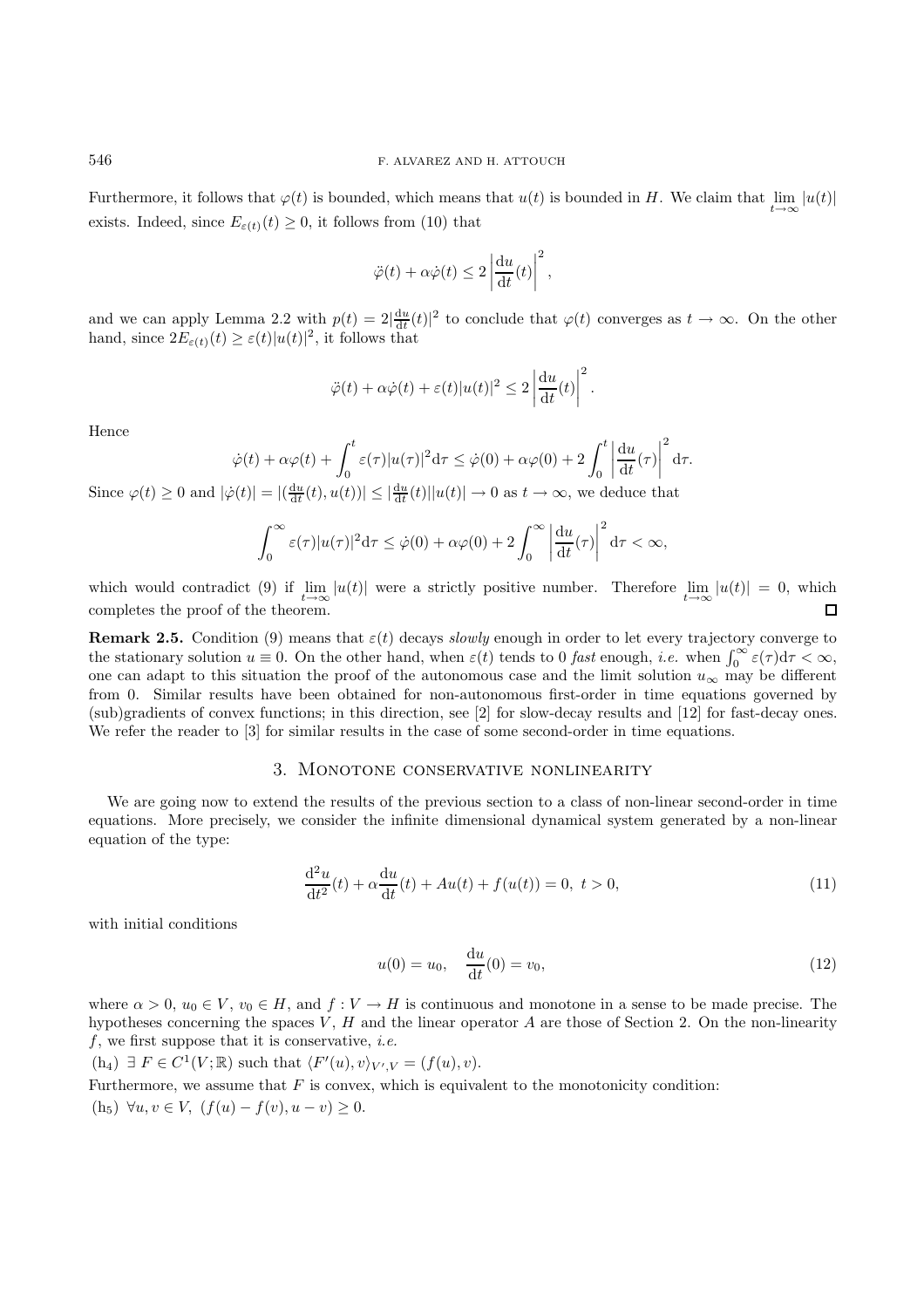Therefore, the function  $\Phi: V \to \mathbb{R}$  defined by

$$
\Phi(v) := \frac{1}{2}a(v,v) + F(v)
$$

satisfies  $\Phi \in C^1(V;\mathbb{R})$  with  $\langle \Phi'(u), v \rangle_{V',V} = a(u, v) + (f(u), v)$ . Moreover,  $\Phi$  is convex, which amounts to

$$
\forall u, v \in V, \quad a(u, v - u) + (f(u), v - u) \le \Phi(v) - \Phi(u). \tag{13}
$$

Thus,  $\tilde{v} \in V$  satisfies  $A\tilde{v} + f(\tilde{v}) = 0$  if and only if  $\Phi(\tilde{v}) = \min{\Phi(v) : v \in V}$ . Notice that under these conditions the set of equilibrium points  $\{v \in V : Av + f(v) = 0\}$  is a convex subset of V.

We say that the initial-value problem (11, 12) is well-posed when for every  $u_0 \in V$  and  $v_0 \in H$ , there exists a unique function  $u(\cdot) \in C([0,\infty];V) \cap C^1([0,\infty];H)$  which satisfies (12), verifies (11) in the weak sense, and the corresponding energy function

$$
E(t) := \frac{1}{2} \left| \frac{\mathrm{d}u}{\mathrm{d}t}(t) \right|^2 + \Phi(u(t))
$$

is absolutely continuous with  $\frac{d}{dt}[E(t)] \leq -\alpha \frac{du}{dt}(t)|^2$  for a.e.  $t > 0$ . It is not our purpose to develop the well-posedness of (11–12) here we only mention that some general sufficient conditions which guarantee this well-posedness of  $(11, 12)$  here, we only mention that some general sufficient conditions which guarantee this property are given in [13, 16, 22].

**Theorem 3.1.** *Assume that*  $(h_1-h_5)$  *hold. Let*  $\alpha > 0$  *and suppose that the initial-value problem* (11, 12) *is well-posed. Given*  $u_0 \in V$  *and*  $v_0 \in H$ , let  $u(\cdot) \in C([0,\infty[;V] \cap C^1([0,\infty[;H])$  *be the corresponding solution of* (11, 12)*.* If  $S := \{v \in V : Av + f(v) = 0\}$  *is nonempty then:* 

- (i)  $\frac{du}{dt} \in L^2(0,\infty;H)$  and there exists  $C \geq 0$  such that  $E(t) \min \Phi \leq C/t$ . In particular,  $\lim_{t \to \infty} |\frac{du}{dt}(t)| = 0$  $and \lim_{t \to \infty} \Phi(u(t)) = \min \Phi;$
- (ii) there exists  $u_{\infty} \in S$  such that  $u(t) \to u_{\infty}$  weakly in V as  $t \to \infty$ . Furthermore,  $u(t) \to u_{\infty}$  strongly in V *iff*  $u(t) \rightarrow u_{\infty}$  *strongly in H.*

*Proof.* The proof of (i) is analogous to the linear case so that we only outline the main arguments. From  $\frac{d}{dt}[E(t)] \leq -\alpha \left| \frac{du}{dt}(t) \right|^2$ , it follows that

$$
\int_0^\infty \left| \frac{\mathrm{d}u}{\mathrm{d}t}(\tau) \right|^2 \mathrm{d}\tau \le \frac{1}{\alpha} [E(0) - \min \Phi] < \infty.
$$

Let  $\tilde{v} \in S$  and define

$$
\varphi(t) := \frac{1}{2}|u(t) - \tilde{v}|^2.
$$

We have

$$
\ddot{\varphi}(t) + \alpha \dot{\varphi}(t) = a(u(t), \tilde{v} - u(t)) + (f(u(t)), \tilde{v} - u(t)) + \left| \frac{\mathrm{d}u}{\mathrm{d}t}(t) \right|^2,
$$

which together with (13) yield

$$
\ddot{\varphi}(t) + \alpha \dot{\varphi}(t) \le \Phi(\tilde{v}) - \Phi(u(t)) + \left| \frac{\mathrm{d}u}{\mathrm{d}t}(t) \right|^2.
$$
\n(14)

Proceeding analogously to the linear case, we rewrite this inequality as

$$
\ddot{\varphi}(t) + \alpha \dot{\varphi}(t) + E(t) \leq \Phi(\tilde{v}) + \frac{3}{2} \left| \frac{\mathrm{d}u}{\mathrm{d}t}(t) \right|^2,
$$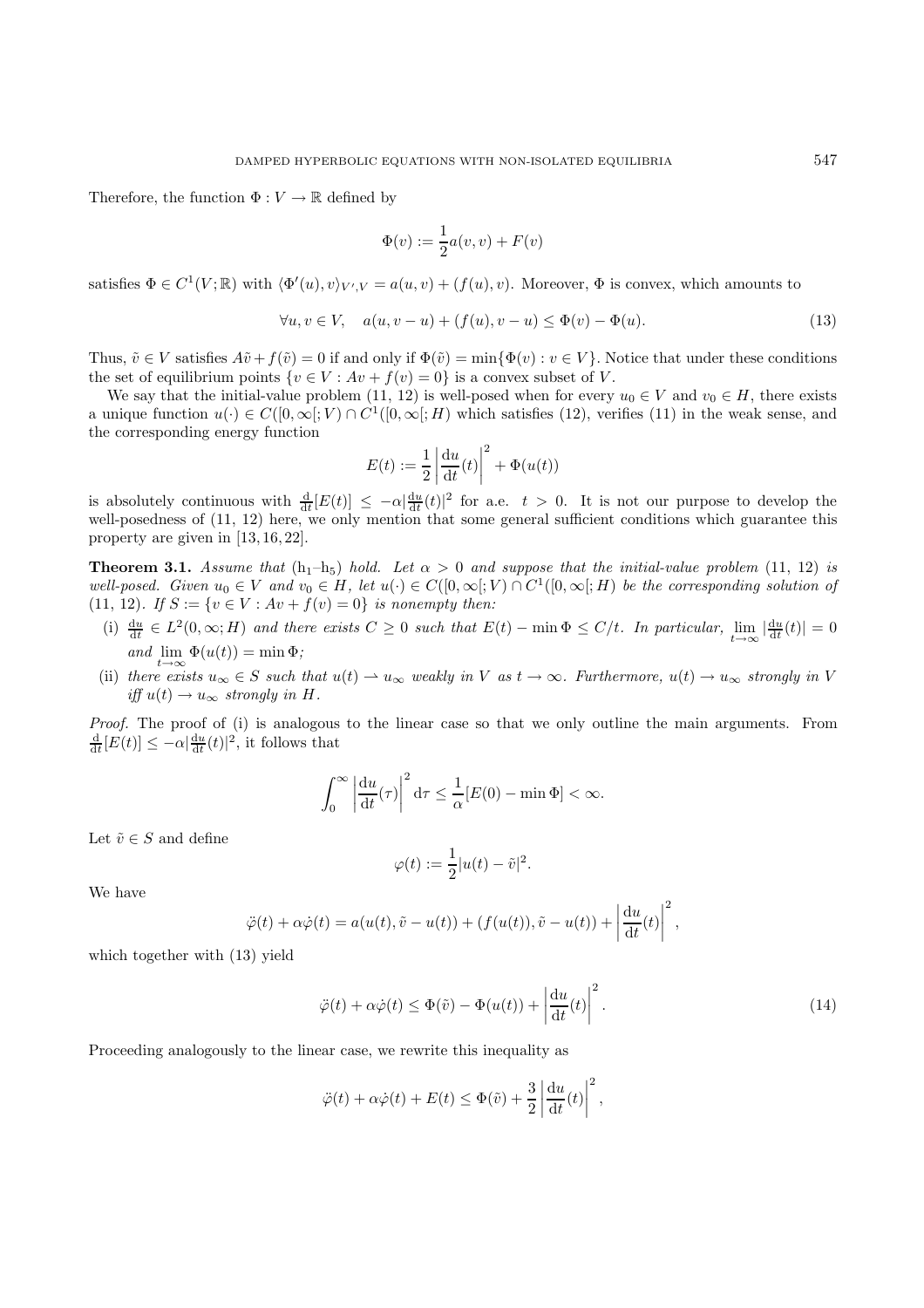#### 548 F. ALVAREZ AND H. ATTOUCH

and, by computations similar to those used in the previous sections, we deduce that

$$
\varphi(t) + \frac{1}{\alpha^2} (e^{-\alpha t} - 1 + \alpha t) E(t) \le c_0 + \frac{1}{\alpha^2} (e^{-\alpha t} - 1 + \alpha t) \Phi(\tilde{v}) + h(t),
$$

where  $c_0 := \varphi(0) + \frac{1}{\alpha}(1 - e^{-\alpha t})\dot{\varphi}(0)$  and  $h(t)$  is an appropriate bounded function. In particular, since  $\varphi(t) \ge 0$ and  $\Phi(\tilde{v}) = \min \Phi$ , we have

$$
E(t) \le \min \Phi + \frac{\alpha^2 (c_0 + h(t))}{e^{-\alpha t} - 1 + \alpha t}.
$$

Letting  $t \to \infty$ , we get

$$
\limsup_{t \to \infty} \Phi(u(t)) \le \limsup_{t \to \infty} \left[ \frac{1}{2} \left| \frac{\mathrm{d}u}{\mathrm{d}t}(t) \right|^2 + \Phi(u(t)) \right] = \limsup_{t \to \infty} E(t) \le \min \Phi,
$$

which suffices to ensure that  $\lim_{t\to\infty} E(t) = \lim_{t\to\infty} \Phi(u(t)) = \min \Phi$  and, consequently,  $\lim_{t\to\infty} |\frac{du}{dt}(t)| = 0$ .

Let us turn to the proof of (ii). From (14) and  $\Phi(u(t)) \geq \Phi(\tilde{v}) = \min \Phi$ , it follows that

$$
\ddot{\varphi}(t) + \alpha \dot{\varphi}(t) \le \left| \frac{\mathrm{d}u}{\mathrm{d}t}(t) \right|^2
$$

and, by Lemma 2.2,  $\varphi(t)$  converges as  $t \to \infty$ . In particular,  $\{u(t)\}\$ is bounded in H. On the other hand, since F is convex, we have  $F(u) \ge -b|u| - c$  for some constants  $b, c \in \mathbb{R}$ . Thus, from the estimate  $\frac{1}{2}a(u, u) \le \Phi(u)+b|u| + c$ <br>we deduce that  $a(u(t), u(t))$  is bounded, hence that  $\{u(t)\}$  is bounded in V thanks to (b). Let  $\hat{u} \in V$ we deduce that  $a(u(t), u(t))$  is bounded, hence that  $\{u(t)\}\$ is bounded in V thanks to  $(h_2)$ . Let  $\hat{u} \in V$  be a cluster point of  $\{u(t): t \to \infty\}$  for the weak topology of V. We have  $u(t_k) \to \hat{u}$  weakly in V for some sequence  $t_k \to \infty$  and, by the weak lower semi-continuity of  $\Phi$ , we obtain

$$
\Phi(\widehat{u}) \le \liminf_{k \to \infty} \Phi(u(t_k)) = \lim_{t \to \infty} \Phi(u(t)) = \min \Phi.
$$

Therefore  $\Phi(\hat{u}) = \min \Phi$ , which amounts to  $\hat{u} \in S$ . If S is a singleton then  $\{u(t) : t \to \infty\}$  admits a unique cluster point for the weak topology in V, hence  $u(t)$  converges weakly as  $t \to \infty$ . Otherwise, we apply the following argument due to Opial [19]. Let  $\hat{u}_1, \hat{u}_2 \in S$  be two cluster points of  $\{u(t) : t \to \infty\}$  for the weak topology of V. Recall that we have shown that for every  $\tilde{v} \in S$ , the corresponding  $\varphi(t) = \frac{1}{2}|u(t) - \tilde{v}|^2$  converges  $t \to \infty$ . In particular  $l_1 := \lim_{x \to l_1} |u(t) - \tilde{u}|^2$  evists for each  $i = 1, 2$ . Take a sequence as  $t \to \infty$ . In particular,  $l_i := \lim_{t \to \infty} |u(t) - \hat{u}_i|^2$  exists for each  $i = 1, 2$ . Take a sequence  $t_k \to \infty$  such that  $u(t_k) \rightharpoonup \hat{u}_1$  weakly in V. Since the injection from V into H is continuous,  $u(t_k) \rightharpoonup \hat{u}_1$  weakly in H. From the identity

$$
|u(t) - \widehat{u}_1|^2 - |u(t) - \widehat{u}_2|^2 = |\widehat{u}_1 - \widehat{u}_2|^2 + 2(\widehat{u}_1 - \widehat{u}_2, \widehat{u}_2 - u(t))
$$

we deduce that  $l_1 - l_2 = -|\hat{u}_1 - \hat{u}_2|^2$ . Similarly, if we take  $t_j \to \infty$  such that  $u(t_j) - \hat{u}_2$  then  $l_1 - l_2 = |\hat{u}_1 - \hat{u}_2|^2$ .<br>Consequently,  $|\hat{u}_j - \hat{u}_2| = 0$ . This establishes the uniqueness of the cluster point of Consequently,  $|\hat{u}_1 - \hat{u}_2| = 0$ . This establishes the uniqueness of the cluster point of  $\{u(t) : t \to \infty\}$  for the weak topology of V. Hence  $u(t) \rightharpoonup u_{\infty}$  weakly in V as  $t \to \infty$  for some  $u_{\infty} \in S$ .

It remains to prove that if  $u(t) \to u_{\infty}$  strongly in H then  $u(t) \to u_{\infty}$  strongly in V. By (h<sub>2</sub>), we have

$$
\mu \|u(t) - u_{\infty}\|^2 \le \lambda |u(t) - u_{\infty}|^2 + a(u(t) - u_{\infty}, u(t) - u_{\infty}),
$$

which we rewrite

$$
\frac{\mu}{2}||u(t) - u_{\infty}||^{2} \leq \frac{\lambda}{2}|u(t) - u_{\infty}|^{2} + \Phi(u(t)) + \frac{1}{2}a(u_{\infty}, u_{\infty}) - a(u(t), u_{\infty}) - F(u(t)).
$$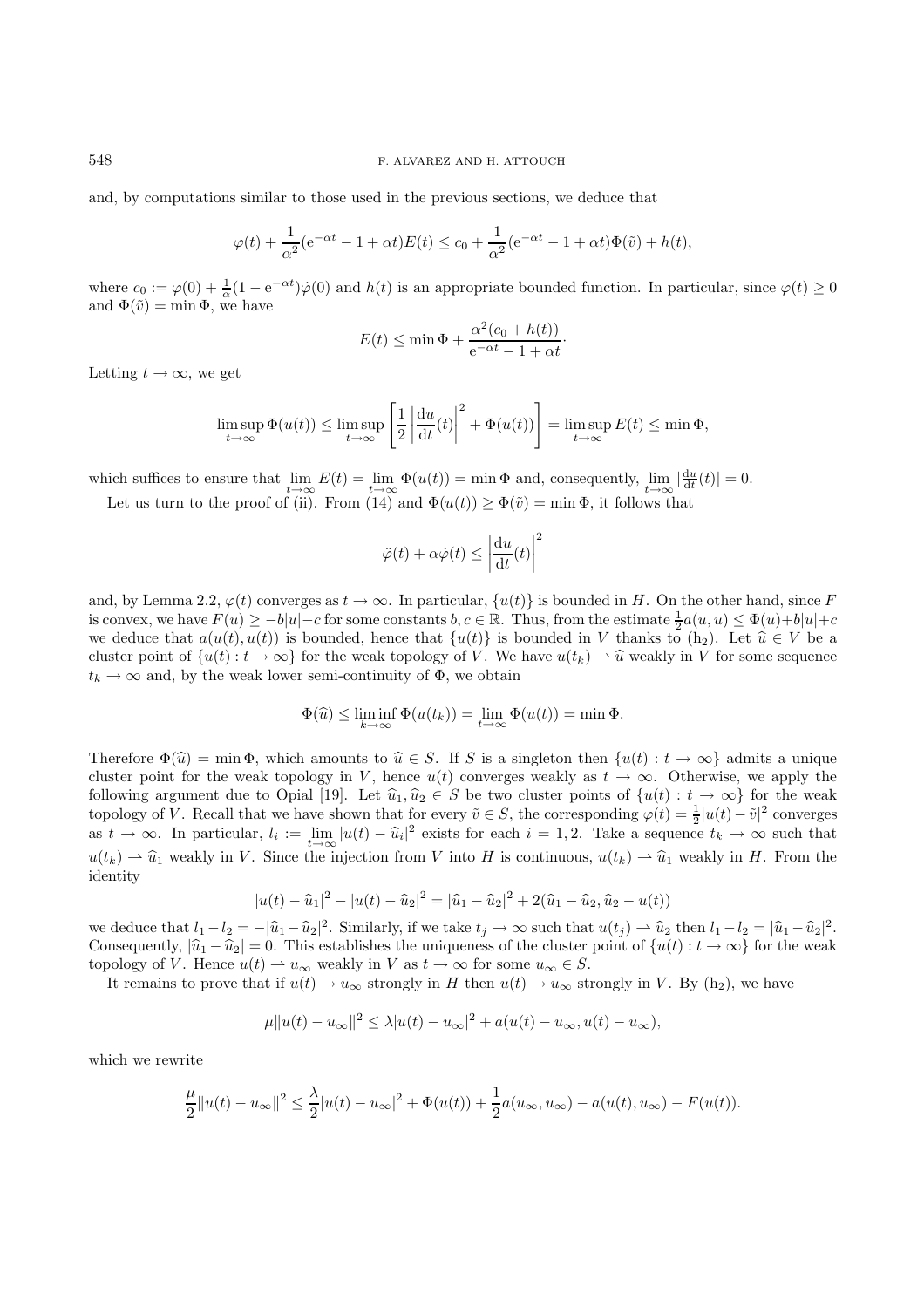Since  $u(t) \to u_{\infty}$  weakly in V, we have  $\lim_{t \to \infty} a(u(t), u_{\infty}) = a(u_{\infty}, u_{\infty})$ . On the other hand, by weak lower semicontinuity of the continuous convex function  $F: V \to \mathbb{R}$ , we deduce that  $\liminf_{t\to\infty} F(u(t)) \geq F(u_{\infty})$ . Therefore

$$
\limsup_{t \to \infty} \left[ \frac{1}{2} a(u_{\infty}, u_{\infty}) - a(u(t), u_{\infty}) - F(u(t)) \right] \le -\frac{1}{2} a(u_{\infty}, u_{\infty}) - F(u_{\infty}) = -\Phi(u_{\infty}).
$$

Recalling that  $\lim_{t\to\infty} \Phi(u(t)) = \min \Phi$  and  $\Phi(u_\infty) = \min \Phi$  (since  $u_\infty \in S$ ), we obtain

$$
\limsup_{t \to \infty} ||u(t) - u_{\infty}||^{2} \le \frac{\lambda}{\mu} \lim_{t \to \infty} |u(t) - u_{\infty}|^{2},
$$

which completes the proof of the theorem.

**Remark 3.2.** Theorem 3.1 ensures weak convergence in V under no compactness condition. Of course, as a consequence of this result, we have that if the trajectory  $\{u(t): t \to \infty\}$  is precompact for the strong topology of V, then  $u(t) \to u_{\infty} \in S$  strongly in V. Furthermore, according to Theorem 3.1(ii), in order to ensure strong convergence in  $V$ , we need only require the trajectory to be precompact for the strong topology of  $H$ . This is immediate when the injection from V into H is compact because  $u(t) \rightharpoonup u_{\infty}$  weakly in V. Another interesting situation ensuring strong convergence in  $V$  is the case where the non-linearity is such that the following symmetry property holds:

$$
\forall v \in V, \ F(-v) = F(v).
$$

 $\forall v \in V, F(-v) = F(v).$ <br>Indeed, by a simple adaptation of the arguments in the last part of the proof of Theorem 2.1, where it is considered the auxiliary function  $q(t) := |u(t)|^2 - |u(t_0)|^2 - \frac{1}{2}u(t) - u(t_0)|^2$  with  $t \in [0, t_0]$ , it is possible to prove that the convergence of the trajectory holds for the strong topology in H even when the injection from prove that the convergence of the trajectory holds for the strong topology in H even when the injection from V into H is not compact; we leave the details to the reader. One question still unanswered is whether strong convergence holds in the general setting of Theorem 3.1 without any additional condition.

We now turn to the stabilization of a particular equilibrium in this abstract non-linear setting and under a slow-decay condition. In addition to  $(h_1-h_5)$ , let us suppose that

 $(h<sub>6</sub>)$   $f(0) = 0.$ 

Observe that under this hypothesis we have

$$
S := \{ v \in V : Av + f(v) = 0 \} = \ker A \cap \{ v \in V : f(v) = 0 \}.
$$

Indeed, if  $\tilde{v} \in S$  then  $(A\tilde{v}, \tilde{v}) + (f(\tilde{v}), \tilde{v}) = 0$ . But by  $(h_5)$  together with  $(h_6)$ , we have  $(f(v), v) \ge 0$  for all  $v \in V$ ; hence  $(A\tilde{v}, \tilde{v}) = (f(\tilde{v}), \tilde{v}) = 0$  and therefore  $A\tilde{v} = 0$ .

**Theorem 3.3.** *Let us assume that*  $(h_1-h_6)$  *hold and let*  $u \in C([0,\infty[;V) \cap C^1([0,\infty[;H])$  *be a solution of* 

$$
\frac{d^2u}{dt^2}(t) + \alpha \frac{du}{dt}(t) + Au(t) + f(u(t)) + \varepsilon(t)u(t) = 0, \ t > 0,
$$

*where*  $\alpha > 0$  *and*  $\varepsilon : [0, \infty) \to [0, \infty)$  *is a given differentiable function such that for all*  $t \geq 0$ ,  $\varepsilon(t) < 0$ *. Suppose that the energy*

$$
E_{\varepsilon(t)}(t) := \frac{1}{2} \left| \frac{\mathrm{d}u}{\mathrm{d}t}(t) \right|^2 + \frac{1}{2} a(u(t), u(t)) + F(u(t)) + \frac{\varepsilon(t)}{2} |u(t)|^2
$$

is absolutely continuous with  $\frac{d}{dt}[E(t)] \le -\alpha \frac{du}{dt}(t)|^2 + \frac{\dot{\varepsilon}(t)}{2}|u(t)|^2$  for a.e.  $t > 0$ . Under these conditions, we have  $\frac{du}{dt} \in L^2(0, \infty; H)$ , there exists  $C \ge 0$  such that  $E_{\varepsilon(t)}(t) \le C/t$ ,  $\frac{du}{dt}(t) \to 0$  st *then*  $u(t) \to 0$  *strongly in*  $V$  *as*  $t \to \infty$ *.* 

 $\Box$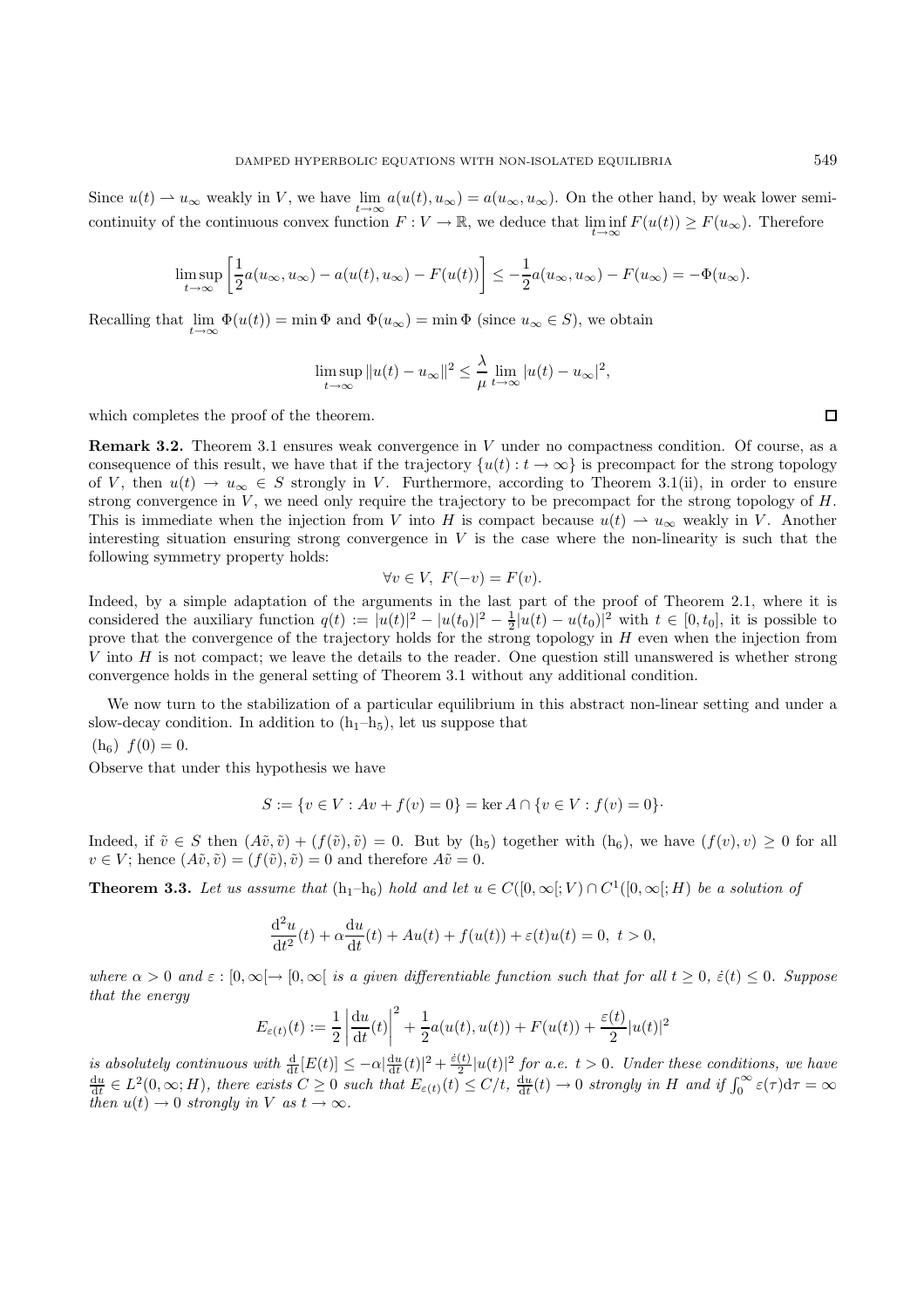*Proof.* We only give the main ideas of the proof. From  $\frac{d}{dt}[E(t)] \le -\alpha \frac{du}{dt}(t)|^2 + \frac{\dot{\varepsilon}(t)}{2}|u(t)|^2$ , it follows that  $E_{\varepsilon(t)}(t)$  is non-increasing and is non-increasing and

$$
\int_0^\infty \left| \frac{\mathrm{d}u}{\mathrm{d}t}(\tau) \right|^2 \mathrm{d}\tau \le \frac{1}{\alpha} E_{\varepsilon_0}(0).
$$

Setting  $\varphi(t) := \frac{1}{2} |u(t)|^2$ , we obtain

$$
\ddot{\varphi}(t) + \alpha \dot{\varphi}(t) = -a(u(t), u(t)) - (f(u(t)), u(t)) - \varepsilon(t)|u(t)|^2 + \left|\frac{\mathrm{d}u}{\mathrm{d}t}(t)\right|^2.
$$

Since for each  $t > 0$  the function  $\Phi_{\varepsilon(t)} : V \to \mathbb{R}$  defined by

$$
\Phi_{\varepsilon(t)}(v) := \frac{1}{2}a(v,v) + F(v) + \frac{\varepsilon(t)}{2}|v|^2
$$

is convex and  $\Phi'_{\varepsilon(t)}(v) = Av + f(v) + \varepsilon(t)v$ , we have in particular that for every  $v \in V$ 

$$
\Phi_{\varepsilon(t)}(v) + (Av + f(v) + \varepsilon(t)v, 0 - v) \le \Phi_{\varepsilon(t)}(0) = F(0).
$$

Observe that  $\Phi'_{\varepsilon(t)}(0) = 0$  so that  $F(0) = \Phi_{\varepsilon(t)}(0) = \min_{v \in V} \Phi_{\varepsilon(t)}(v)$ . Without loss of generality we can assume that  $F(0) = 0$ . Therefore

$$
\ddot{\varphi}(t) + \alpha \dot{\varphi}(t) + \Phi_{\varepsilon(t)}(u(t)) \le \left| \frac{\mathrm{d}u}{\mathrm{d}t}(t) \right|^2,
$$

which may be rewritten

$$
\ddot{\varphi}(t) + \alpha \dot{\varphi}(t) + E_{\varepsilon(t)}(t) \le \frac{3}{2} \left| \frac{\mathrm{d}u}{\mathrm{d}t}(t) \right|^2.
$$

The standard integration procedure yields

$$
\varphi(t) + \frac{2}{\alpha^2} (e^{-\alpha t} - 1 + \alpha t) E_{\varepsilon(t)}(t) \le \varphi(0) + \frac{1}{\alpha} (1 - e^{-\alpha t}) \dot{\varphi}(0) + h(t),
$$

where  $h(t)$  is a bounded function. Hence  $E_{\varepsilon(t)}(t) \leq C/t$  for some constant  $C \geq 0$  and, since  $E_{\varepsilon(t)}(t) \geq 0$  are deduce that  $\lim_{t \to \infty} \frac{d(u(t))}{dt} = \lim_{t \to \infty} \frac{c(u(t)) - c(u(t))}{c(u(t))} = \lim_{t \to \infty} \frac{d(u(t))}{dt} = \lim_{t \to \infty} E(t) = 0$ 0, we deduce that  $\lim_{t\to\infty} |\frac{du}{dt}(t)| = \lim_{t\to\infty} a(u(t), u(t)) = \lim_{t\to\infty} \varepsilon(t) |u(t)|^2 = \lim_{t\to\infty} \Phi_{\varepsilon(t)}(u(t)) = \lim_{t\to\infty} E_{\varepsilon(t)}(t) = 0.$ Furthermore,  $\varphi(t)$  converges as  $t \to \infty$  by Lemma 2.2. We leave it to the reader to verify that if  $\lim_{t\to\infty} \varphi(t)$  were strictly positive, then this would yield a contradiction. Thus  $\lim_{t\to\infty} |u(t)| = \lim_{t\to\infty} a(u(t), u(t)) = 0$ , which gives  $\lim ||u(t)|| = 0$  thanks to  $(h_2)$ .  $\lim_{t\to\infty}||u(t)|| = 0$  thanks to (h<sub>2</sub>).

## 4. Some examples and comments

Let  $\Omega \subset \mathbb{R}^N$  be an open bounded set with boundary  $\partial \Omega$  sufficiently regular. Let us consider the equation

$$
u_{tt} + \alpha u_t - \Delta u + f(u) = 0 \quad \text{in} \quad \Omega \times ]0, \infty[ \tag{15}
$$

where  $\alpha > 0$  and  $f \in C^2(\mathbb{R}; \mathbb{R})$ . This equation is supplemented with the Neumann boundary condition

$$
\frac{\partial u}{\partial \mathbf{n}} = 0 \quad \text{on} \quad \partial \Omega \times ]0, \infty[.
$$
 (16)

The functional setting of the evolution problem (15, 16) is given by  $H = L^2(\Omega)$ ,  $V = H^1(\Omega)$  and  $a(u, v) =$  $\int_{\Omega} \nabla u(x) \cdot \nabla v(x) dx$  so that  $A = -\Delta$  in  $H^1(\Omega)$ . Define  $F(s) := \int_0^s f(r) dr$  and assume that  $\liminf_{|s| \to \infty} \frac{F(s)}{s^2} > 0$ ,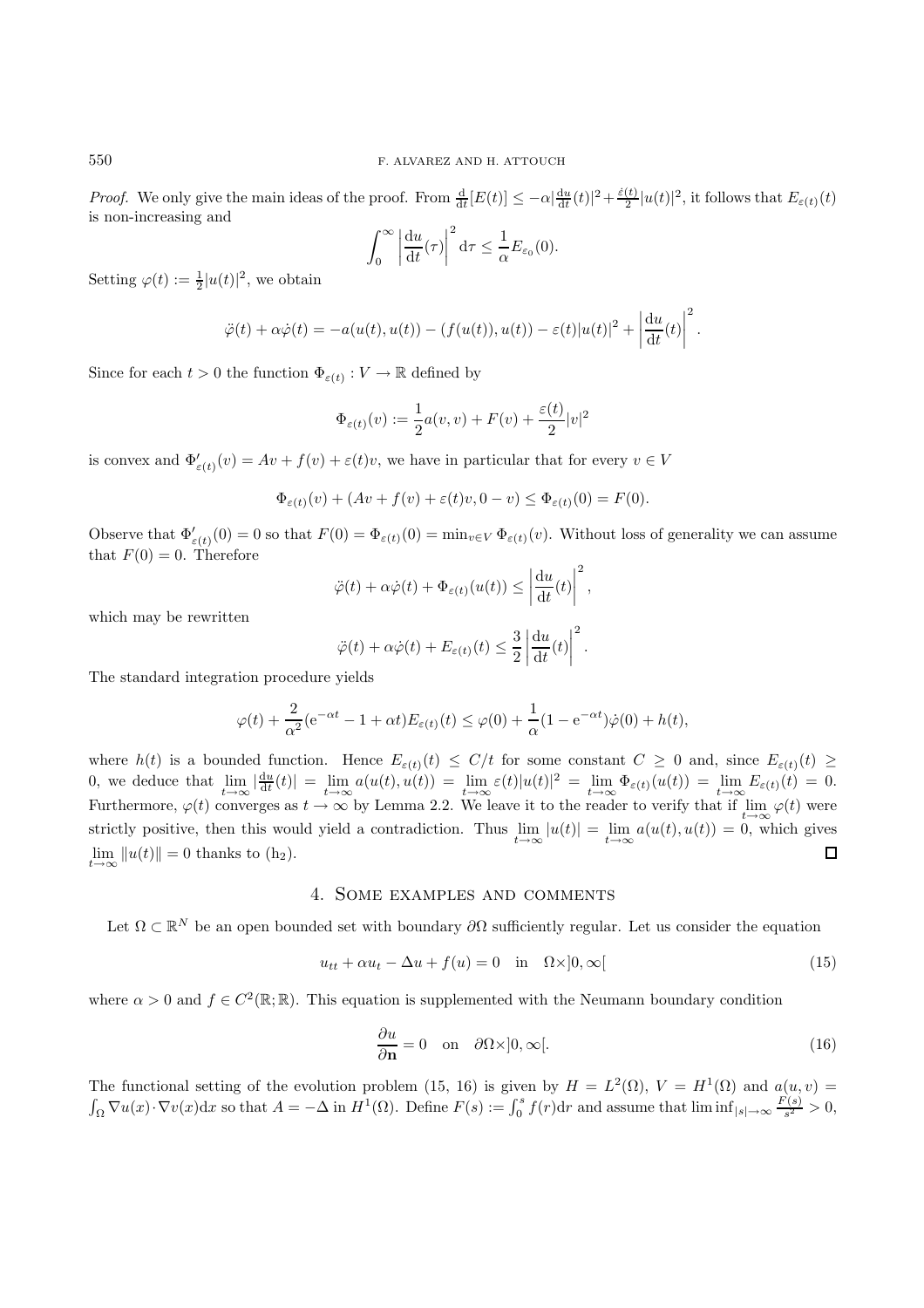and that there exists  $c_1 > 0$  such that  $\liminf_{|s| \to \infty} \frac{sf(s)-c_1F(s)}{s^2} > 0$ . We also suppose that  $|f'(s)| \le c_2(1+|s|^\gamma)$ <br>with  $0 \le \gamma \le \infty$  when  $N-1, 2, 0 \le \gamma \le 2$  when  $N-3$  and  $\gamma = 0$  when  $N > 4$ . For simplicity of not with  $0 \leq \gamma < \infty$  when  $N = 1, 2, 0 \leq \gamma \leq 2$  when  $N = 3$ , and  $\gamma = 0$  when  $N \geq 4$ . For simplicity of notation, we<br>write  $F(u)$  instead of  $\int_{\gamma} F(u(x))dx$ . The well-posedness of this initial-value problem is a consequence write  $F(u)$  instead of  $\int_{\Omega} F(u(x))dx$ . The well-posedness of this initial-value problem is a consequence of general<br>results from dynamical systems theory applied to the equivalent equation  $u_u + \alpha u - \Delta u + \mu u + f(u) = 0$ results from dynamical systems theory applied to the equivalent equation  $u_{tt} + \alpha u_t - \Delta u + \eta u + f_\eta(u) = 0$ , where  $f_n(s) = -\eta s + f(s)$  and  $\eta > 0$  is small enough, and, moreover  $\{u(t): t \to \infty\}$  is precompact in  $H^1(\Omega)$ ; we refer the reader to [22] (Chap. IV, Ex. 4.1). Furthermore, we assume that f is nondecreasing, which ensures the monotonicity condition  $(h_5)$ . By Theorem 3.1 and Remark 3.2, every solution of (15, 16) strongly converges in  $H^1(\Omega)$ , as  $t \to \infty$ , toward a solution of

$$
\begin{cases}\n-\Delta u + f(u) &= 0 \text{ in } \Omega, \\
\frac{\partial u}{\partial \mathbf{n}} &= 0 \text{ on } \partial \Omega.\n\end{cases}
$$

A similar convergence result is valid for the evolution problem:

$$
\begin{cases} u_{tt} + \alpha u_t - \Delta u - \lambda_1 u + f(u) = 0 & \text{in } \Omega \times ]0, \infty[, \\ u = 0 & \text{on } \partial \Omega \times ]0, \infty[, \end{cases}
$$

where  $\lambda_1$  is the first eigenvalue of  $-\Delta$  in  $H_0^1(\Omega)$ . In this case, we take  $H = L^2(\Omega)$ ,  $V = H_0^1(\Omega)$  and  $a(u, v) = \int \nabla u(x) \cdot \nabla v(x) = \lambda_1 u(x)v(x)dx$  so that  $A = -\Delta - \lambda_1 I$  $\int_{\Omega} [\nabla u(x) \cdot \nabla v(x) - \lambda_1 u(x)v(x)]dx$  so that  $\tilde{A} = -\Delta - \lambda_1 I$ .<br>Observe that in both examples the kernel of 4 is one-din

Observe that in both examples, the kernel of  $A$  is one-dimensional so that the set of equilibria can be identified with an interval of R. This situation has already been studied in [15, 23] for a more general quasi-linear and monotone damping term  $g(u_t)$ , obtaining some convergence results by a different method relying on topological arguments. But the dimension of A plays no role in our approach and this allows us to consider other situations. For instance,  $-\Delta$  in  $H^1(\Omega)$  can be replaced by the bi-Laplacian operator  $\Delta^2$  in  $H^2(\Omega)$ , and  $-\Delta - \lambda_1 I$  in  $H_0^1(\Omega)$ <br>can be replaced by  $\Delta^2 - \mu_1 I$  where  $\mu_2$  is the first eigenvalue of  $\Delta^2$  in  $H^2(\Omega)$ , no m can be replaced by  $\Delta^2 - \mu_1 I$  where  $\mu_1$  is the first eigenvalue of  $\Delta^2$  in  $H_0^2(\Omega)$ , no matter whether  $\mu_1$  is simple or not (see [9] for an example where  $\mu_1$  is double). Nevertheless, the convergence of the trajectories in theses cases is a consequence of some general results of Hale and Raugel [14], and Brunovsky and Polacik [8]. Roughly speaking, it follows from the results in [8] that if the linearized dynamical system at some point z in the  $\omega$ limit set corresponding to an initial data  $y_0$  admits 1 as eigenvalue of multiplicity m and z is contained in a sub-manifold M of equilibria of dimension m, then the whole orbit of  $y_0$  converges to z (the case  $m = 1$  was treated in [14]). In the case of wave-like equations, this result allows the kernel of the linearized operator at  $z = (u, 0)$  to have a dimension higher than one and, moreover, monotonicity of f is not required. On the other hand, we exploit global monotonicity to establish convergence by energy and functional methods, which are more elementary than those used in  $[8, 14]$ .

Another feature of our approach is that it does not require as assumptions neither coercivity of F nor precompactness conditions on the trajectory (see Rem. 3.2). The latter is interesting in the case where the physical domain  $\Omega$  is not bounded. Indeed, the compactness of the injection between the corresponding function spaces  $V$  and  $H$  is lost for unbounded domains so that compactness properties of the associated semi-group are difficult to obtain. This is a major inconvenient for the applying of the standard methods of dynamical system theory. Without additional assumptions, our result applies under such lack of compactness but only ensures weak convergence in  $V$ .

Of course, other boundary conditions can be considered as spatial-periodicity, and the abstract results apply also for coupled systems of differential equations.

The authors wish to thank Prof. E. Zuazua and the anonymous referees for some comments which were very useful to improve the presentation of this paper. The authors are particularly grateful to the referee that indicated to them the reference Brunovsky–Polacik [8].